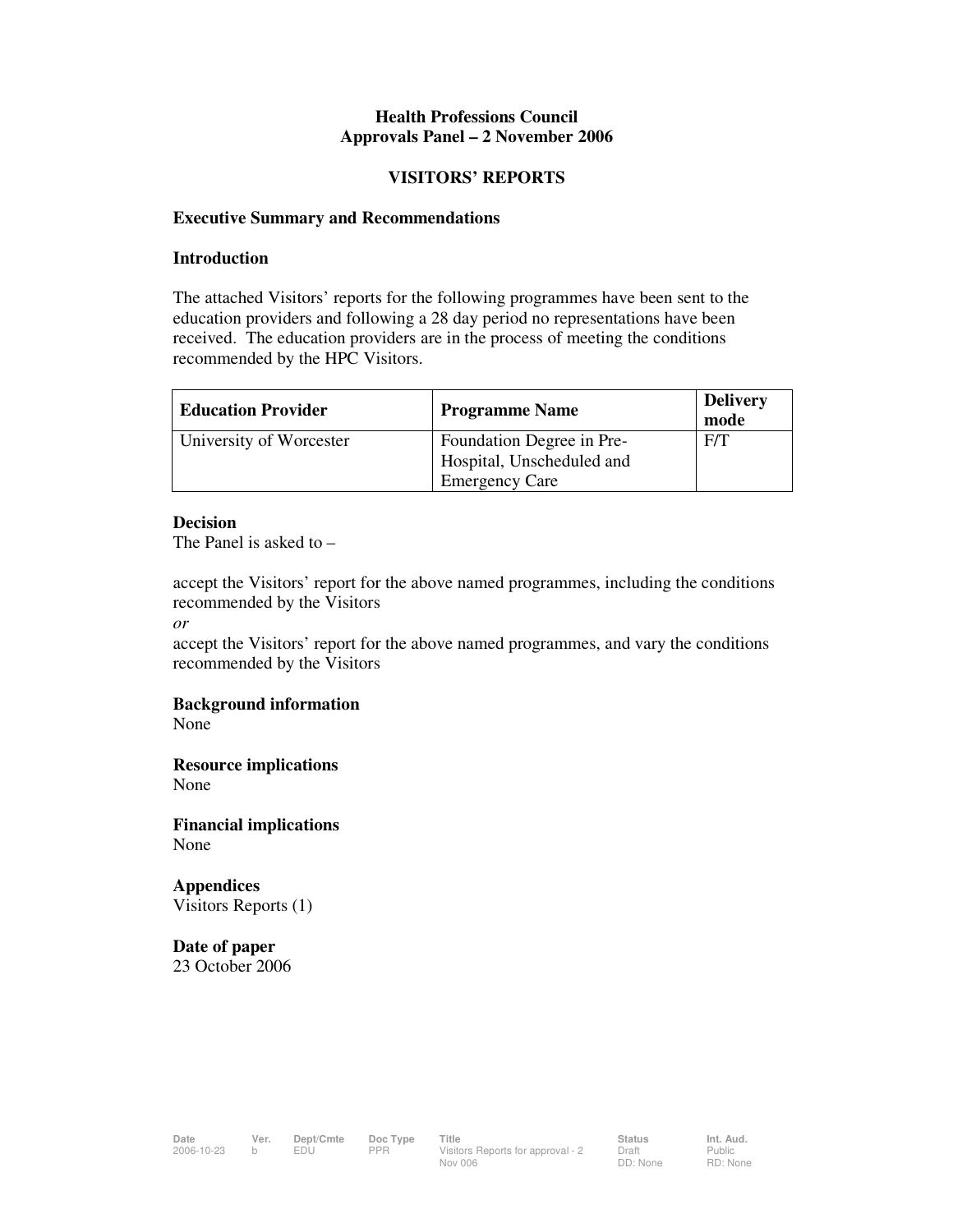

# **Health Professions Council**

# **Visitors' report**

| Name of education provider                       | University of Worcester                                              |
|--------------------------------------------------|----------------------------------------------------------------------|
| Name and titles of programme(s)                  | Foundation Degree in Pre-Hospital,<br>Unscheduled and Emergency Care |
| <b>Mode of Delivery (FT/PT)</b>                  | Full time                                                            |
| Date of Visit                                    | $06^{\text{th}}$ & $07^{\text{th}}$ September 2006                   |
| Proposed date of approval to<br>commence         | January 2007                                                         |
| Name of HPC visitors attending                   | Vince Clarke Paramedic                                               |
| (including member type and<br>professional area) | Norma Brook Physiotherapist                                          |
| <b>HPC</b> Executive officer(s) (in              | Osama Ammar                                                          |
| attendance)                                      | Mandy Hargood                                                        |
| Joint panel members in attendance                | Marie Stowell (Chair)                                                |
| (name and delegation):                           | Theresa Nahajski                                                     |
|                                                  | Sara Gibbon (Wednesday))Secretary                                    |
|                                                  | Lucy Robson (Thursday))Secretary                                     |
|                                                  | Gareth Jones Internal Panel Member                                   |
|                                                  | Robert Dudley Internal Panel Member                                  |
|                                                  | Professor Wollard External Panel                                     |
|                                                  | Member                                                               |
|                                                  | <b>Sue West External Panel Member</b>                                |
|                                                  | Thursday only                                                        |

# **Scope of visit** *(please tick)*

| New programme                                    |  |
|--------------------------------------------------|--|
| Major change to existing programme               |  |
| <b>Visit initiated through Annual Monitoring</b> |  |

# **Confirmation of meetings held**

|                                                                                     | Yes | No |  |
|-------------------------------------------------------------------------------------|-----|----|--|
| Senior personnel of provider with responsibility for resources<br>for the programme |     |    |  |
| Programme team                                                                      |     |    |  |
| Placements providers and educators                                                  |     |    |  |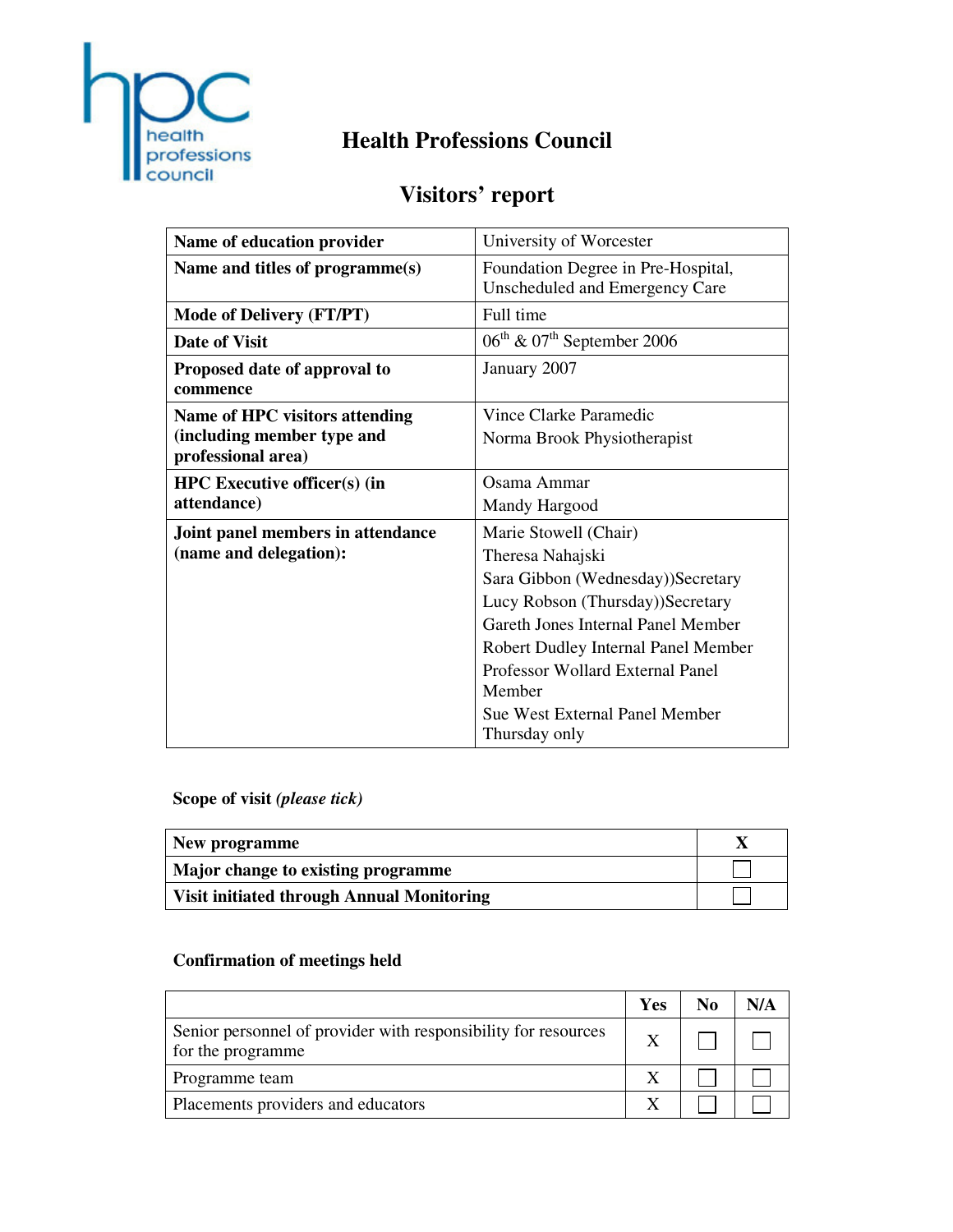| Students (current or past as appropriate) |  |  |  |
|-------------------------------------------|--|--|--|
|-------------------------------------------|--|--|--|

# **Confirmation of facilities inspected**

|                                   | Yes | No | N/A |
|-----------------------------------|-----|----|-----|
| Library learning centre           |     |    |     |
| <b>IT</b> facilities              |     |    |     |
| Specialist teaching accommodation |     |    |     |

**Confirmation that particular requirements/specific instructions (if any) of the Education and Training Committee that have been explored e.g. specific aspects arising from annual monitoring reports.** 

| Requirement (please insert detail) | Yes |  |
|------------------------------------|-----|--|
|                                    |     |  |
|                                    |     |  |
|                                    |     |  |

| 30<br>Proposed student cohort intake number please state |
|----------------------------------------------------------|
|----------------------------------------------------------|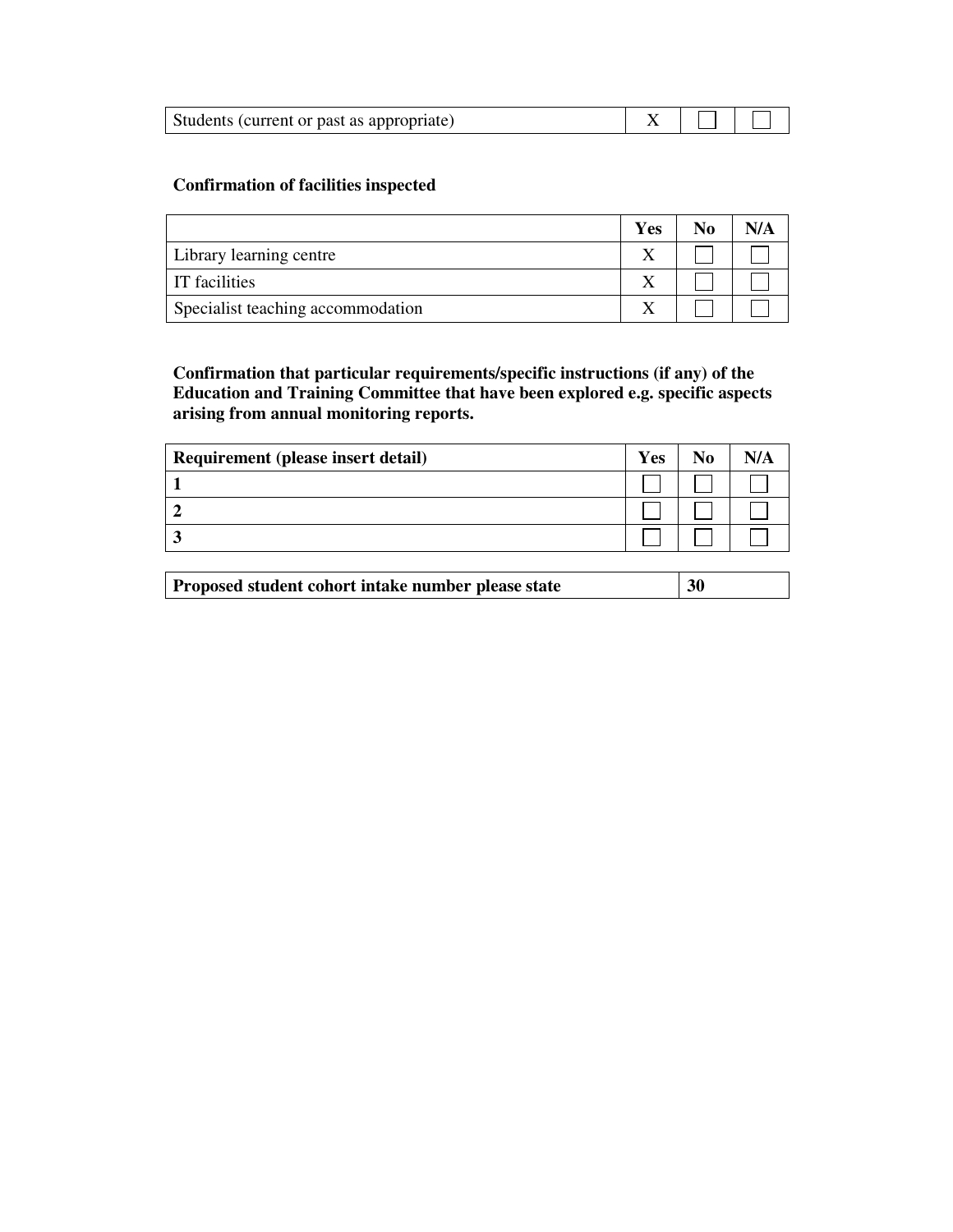The following summarises the key outcomes of the Approvals event and provides reasons for the decision.

# **CONDITIONS**

# **SET 2** *Programme admissions*

The admission procedures must:

2.1 give both the applicant and the education provider the information they require to make an informed choice about whether to make, or take up the offer of a place on a programme

#### **Condition 1:**

**The Programme team must include details on placement hours, travel to placements, driving issues relating to subsequent employment and fitness test requirements with clear explanations in the information provided for applicants.** 

#### **Reason:**

The necessity to complete a range of placements at locations covering a large geographical area was not made clear, neither was the responsibility of the student to facilitate and finance their own travel to and from such placements.

The employability of students by other UK Ambulance Trusts upon completion of the course was unclear as there is no inclusion of emergency driving as part of the programme.

Also the relevance, type and format of the fitness test was not clear. The relevance for the fitness test must be made clear in the advertising and admissions material. All material must clearly state that this and the other skills such as the ambulance driving test could be required for future employment as well as holding the award.

# **SET 3.** *Programme management and resource standards*

3.3 There must be a named programme leader who has overall responsibility for the programme and should be either on the relevant part of the HPC Register (for the following professions: arts therapists, chiropodists and podiatrists, dieticians, occupational therapists, orthoptists, paramedics, physiotherapists, prosthetists and orthotists and radiographers) or otherwise appropriately qualified and experienced.

## **Condition 2:**

**There must be a named programme leader who has overall responsibility for the programme and should be either on the relevant part of the HPC Register or otherwise appropriately qualified and experienced.**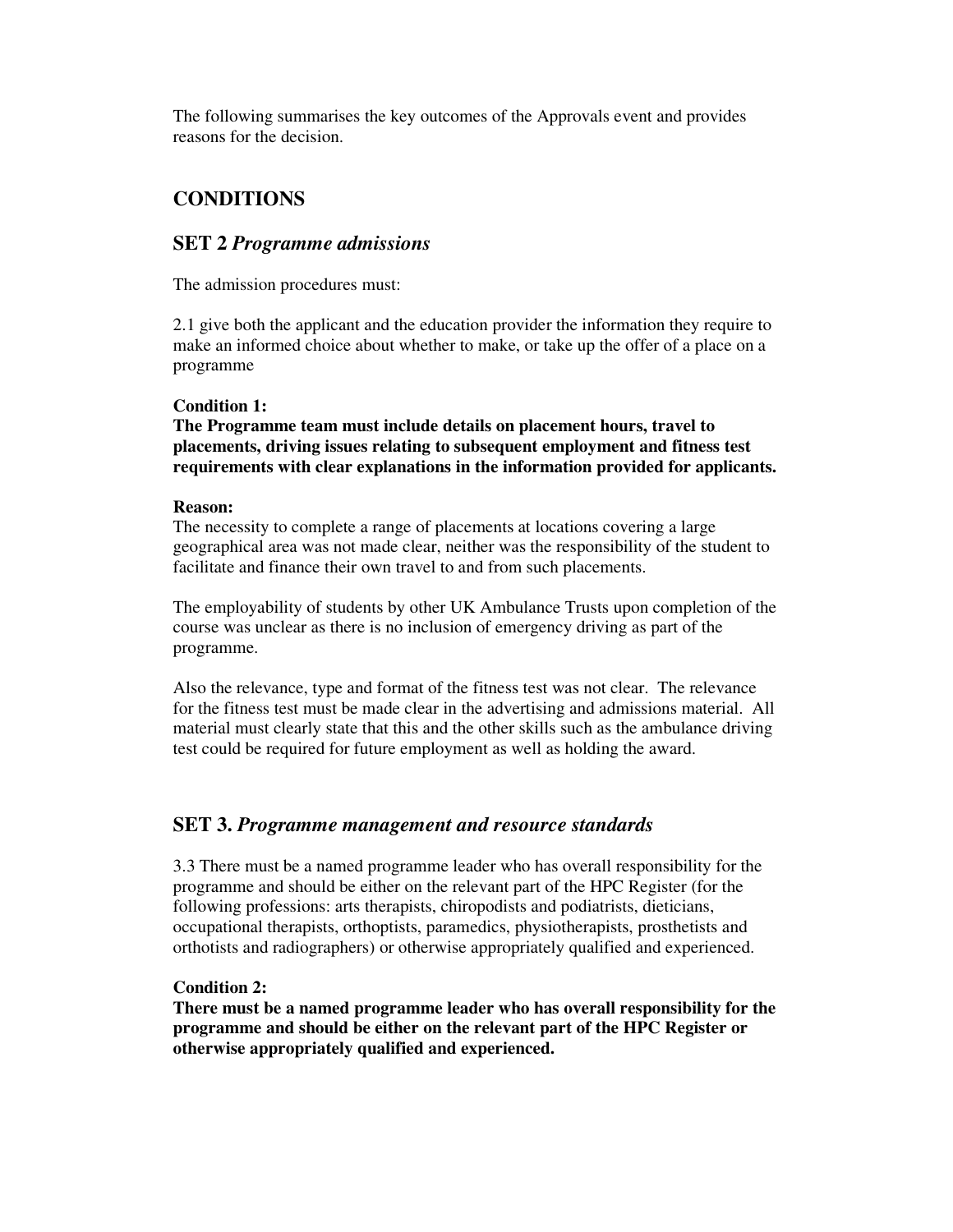#### **Reason:**

The position of programme leader is subject to a selection process which has not yet been completed.

3.7 The resources to support student learning in all settings must be used effectively.

## **Condition 3:**

**The University must produce a memorandum of co-operation, or equivalent, with the newly amalgamated West Midlands Ambulance Service NHS Trust.** 

#### **Reason:**

The continued support of the partner ambulance Trust is required to deliver practice elements of the course.

3.9 Where students participate as patients or clients in practical and clinical teaching, appropriate protocols must be used to obtain their consent.

#### **Condition 4:**

**The University must provide the appropriate form for obtaining student consent.** 

#### **Reason:**

No evidence was produced pertaining to consent protocols for students on the programme.

 3.11 Throughout the course of the programme, the education provider must have identified where attendance is mandatory and must have associated monitoring mechanisms in place.

## **Condition 5:**

## **The visitors require further clarification of the attendance requirements, and how these requirements will be monitored.**

## **Reason:**

There was a lack of clarity regarding the attendance requirements of the course and no formal process in place to monitor student attendance at mandatory sessions.

# **SET 5.** *Practice placements standards*

5.2 There must be an adequate number of appropriately qualified and experienced staff at the placement.

## **Condition 6:**

**The Programme team must demonstrate that appropriately qualified mentors, in adequate numbers, are in place prior to commencement of the programme.**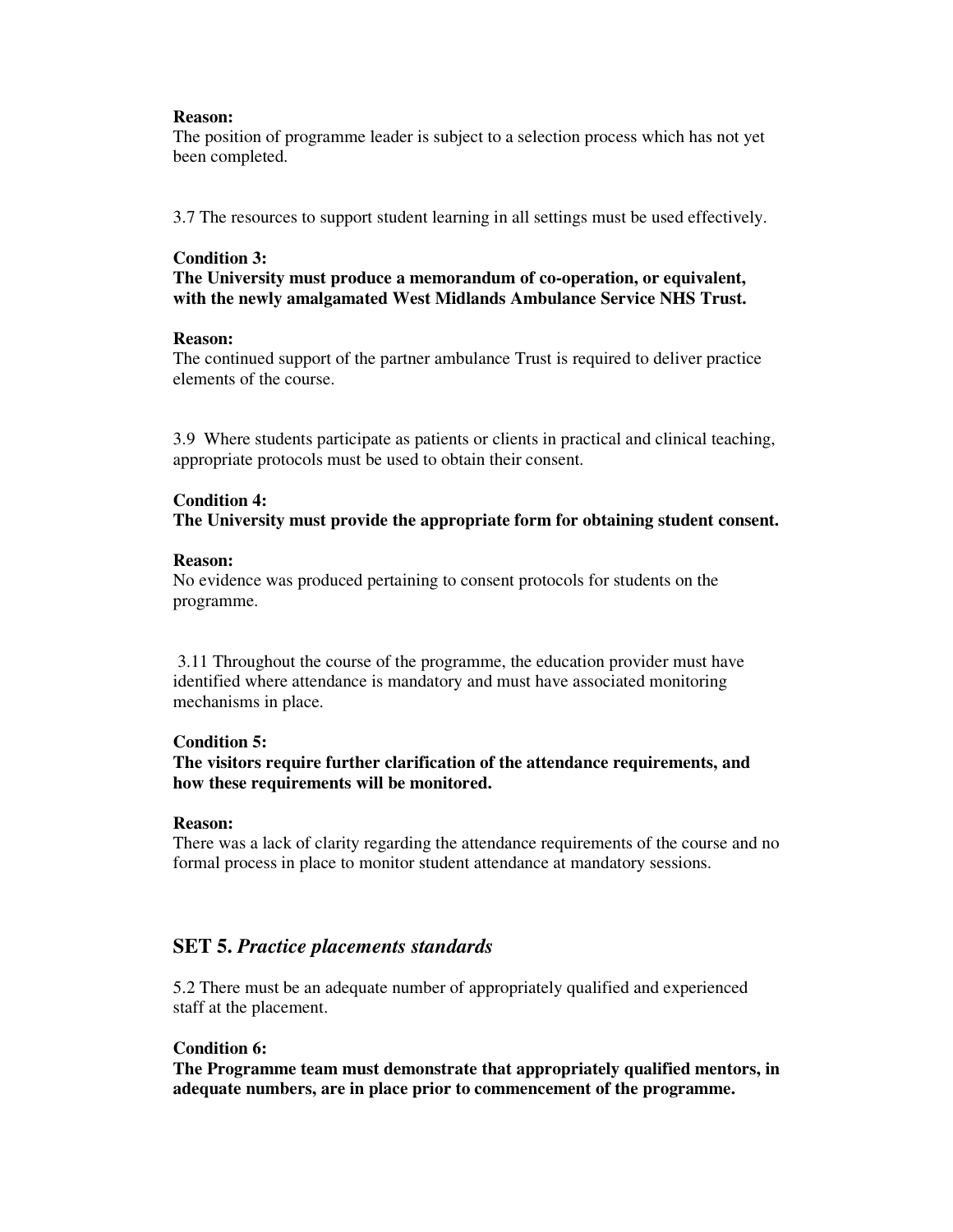#### **Reason:**

The proposed mentorship scheme requires completion of an initial two day training course. As yet these courses have not been run resulting in low number of appropriately qualified mentors in the locality. With placements forming a major part of the programme, it is vital that enough suitably qualified mentors can be shown to be in place prior to the start of the course.

5.5 The number, duration and range of placements must be appropriate to the achievement of the learning outcomes.

#### **Condition 7:**

**The visitors want to see a diagrammatical representation of the format of the course timetable/time-line, indicating how theory and practice are integrated.** 

**Also clarification is sought by the visitors on how clinical competencies will be assessed if not encountered in the practice setting.** 

#### **Reason:**

It was not clear how practice placements and theoretical input would combine throughout the two year programme. It was suggested that the scheme would follow a 'normal' academic year comprising of two semesters, however provision for sufficient practice placement hours within this time was not clearly identified.

The Work Based Learning Handbook did not include details on how clinical skills that were not encountered would be assessed. In the course of two years patient contact it is highly unlikely that all patient types/clinical presentations will be seen. A clearly structured method of overcoming these deficits in practice needs to be evidenced.

# **SET 6.** *Assessment standards*

6.1 The assessment design and procedures must assure that the student can demonstrate fitness to practise.

#### **Condition 8:**

**The Work Based Learning Handbook must be revised to reflect formative progression of skills.** 

#### **Reason:**

Currently the workbook requires only one signature of competency from a mentor for each skill area. This does not represent a development of skills and does not demonstrate how the student has progressed from being fully supervised to carrying out skills with no input from their mentor.

6.2 Assessment methods must be employed that measure the learning outcomes and skills that are required to practise safely and effectively.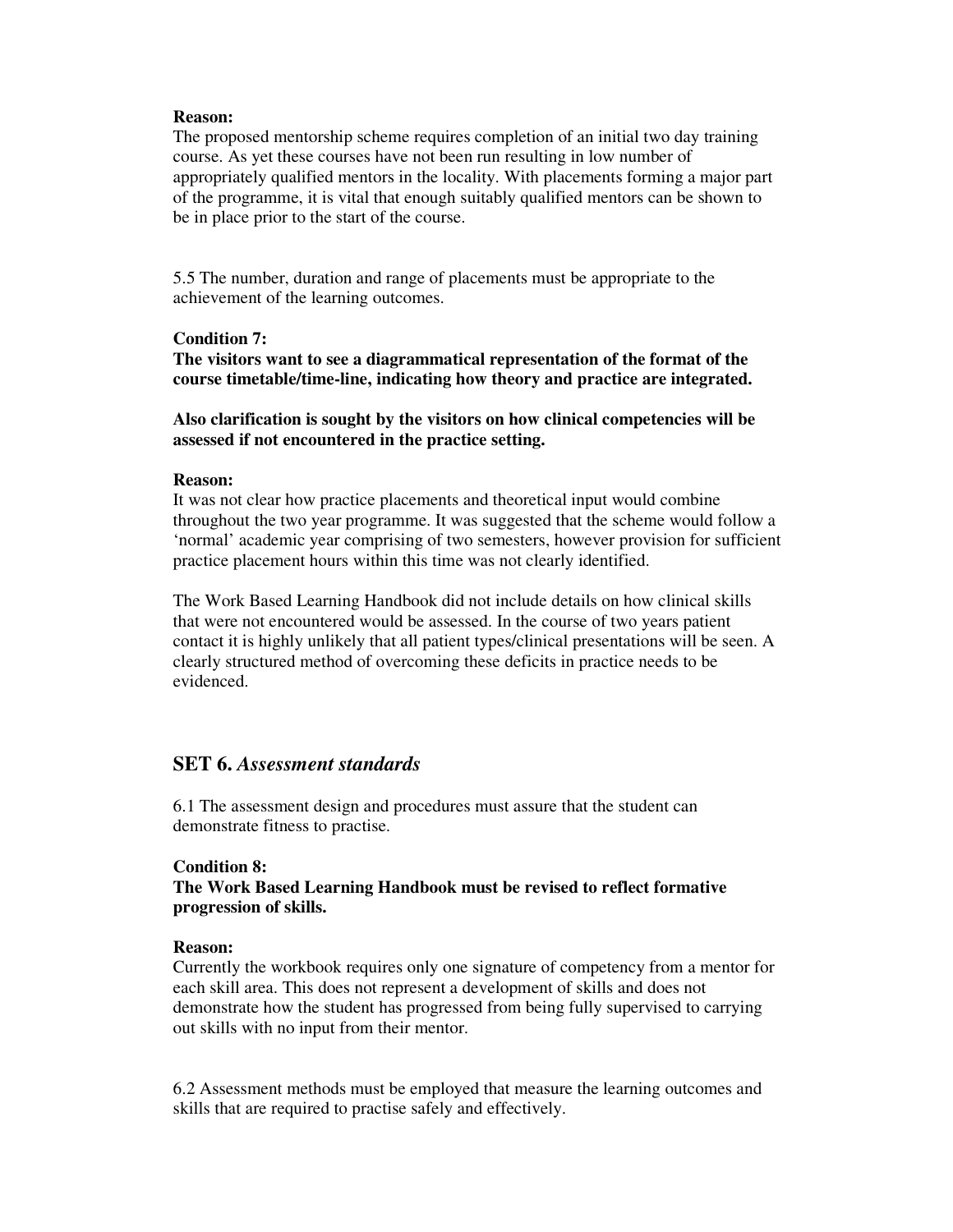## **Condition 9:**

# **The university must provide examples of OSCE's and associated marking criteria.**

#### **Reason:**

The visitors would like to see examples of the OSCEs to indicate the nature and validity of such assessments.

6.3 All assessments must provide a rigorous and effective process by which compliance with external reference frameworks can be measured.

## **Condition 10:**

**The revised programme documentation must include evidence of methods used to assess classroom based skills, to include how moderation will take place.** 

#### **Reason:**

The Programme team stated that formative skills assessment would take place in the simulated setting of the classroom prior to students entering into such skills in practice. There was, however, no documentation supporting this method of assessment.

6.7.5 for the appointment of at least one external examiner from the relevant part of the Register.

## **Condition 11:**

**The programme regulations must reflect the requirement for the appointment of at least one external examiner from the relevant part of the Register.** 

#### **Reason:**

External examiner not yet appointed and current University regulations do not stipulate HPC registration as a requirement for the post.

## **Deadline for Conditions to be met: 20 October 2006**

# **Commendations**

The development of a new quality assurance tool for placements was an area of expanding good practice.

The move to include more e-books will make texts available to more students and was seen as being good practice.